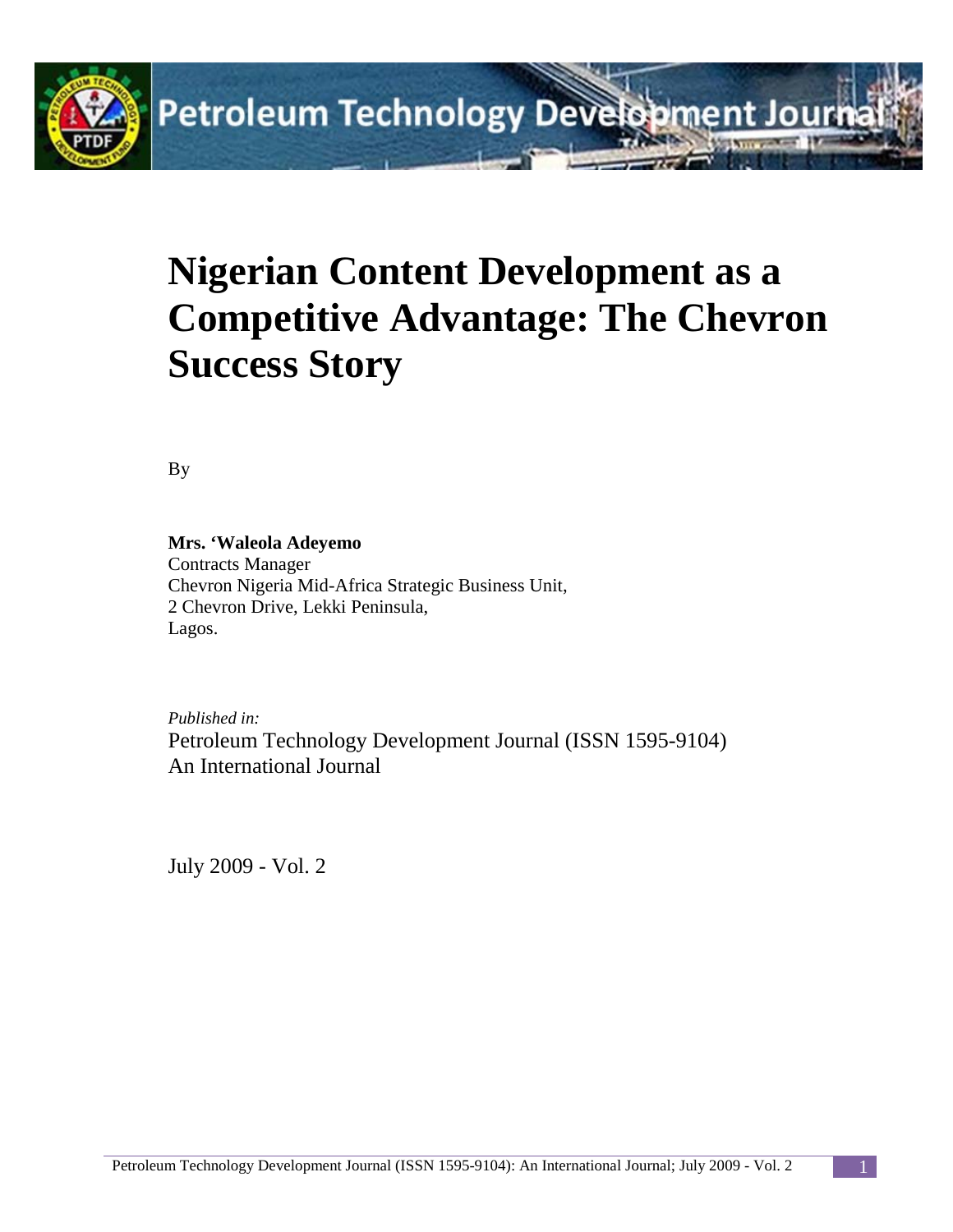### *Abstract*

*This paper is an analysis and synthesis of the vision of Chevron, its strategies, landmarks, accomplishments and signposts within the context of Nigerian Content Development in the oil and gas industry. The paper also articulates the avalanche of opportunities as well as best practices for businesses and investors. The Chevron experience reveals the critical success factors and interplay of forces required for achieving the objectives of the Nigerian Content Development.*

The Vision of Chevron Nigeria Limited is "to be recognized as the oil and gas company in Nigeria most admired for its utilization and development of Nigerian contractors, suppliers, and human resources."

#### **Chevron's Local Content Strategy**

Chevron's strategy, which is utilized in all countries where we operate, falls into four categories as vividly illustrated in the diagram that follows:



# **Landmarks - AGBAMI FPSO**

The Nigerian Content of the Agbami Floating Production, Storage and Offloading vessel includes the fabrication of about 10,000 tons of topsides, subsea manifolds, export buoy and suction piles fabricated in Nigerian yards. This is the highest Nigerian Content of any Deepwater project in Nigeria. Module 7P which weighs 1,700 tons is the heaviest and largest module ever fabricated in Nigeria. The vessel is currently moored in approximately 4,800 feet of water where it is undergoing installation and commissioning activities in preparation for first oil in the second-quarter 2008. Agbami FPSO, has a processing capability of 250,000 barrels per day of oil and a storage capacity of 2.15 million barrels of oil.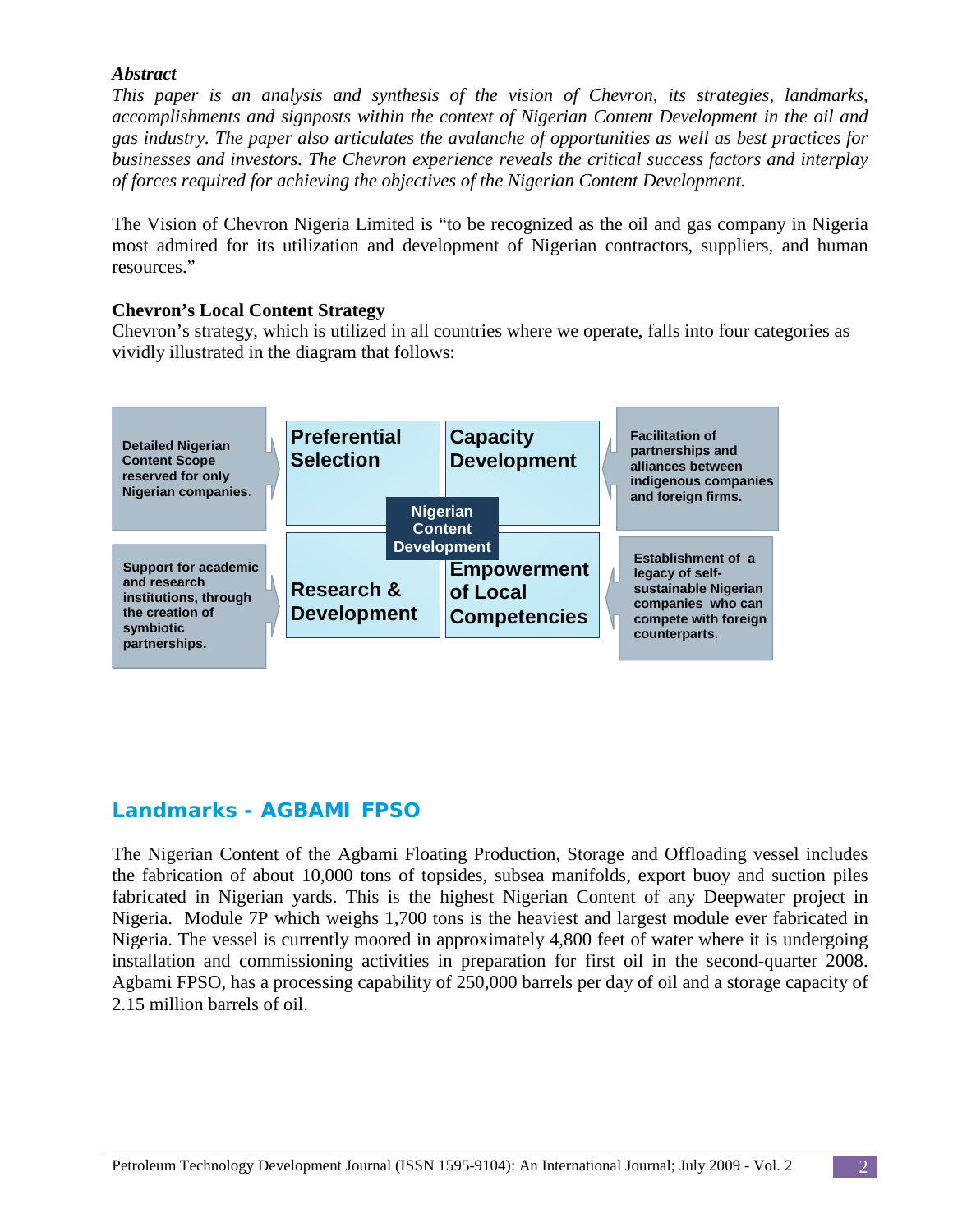# **AGBAMI FPSO**



#### **Landmarks – MEJI & MEREN X**

Meren X Well Platform which is being used in Meren field in Escravos Delta State was locally fabricated and has a drilling capacity of 7,000 barrels per day.

Another achievement was the in-country execution of the Meji Redevelopment Project and the Meji Production Platform (PP) Capacity Upgrade Project. The Project Management, Engineering, Fabrication, and Installation were also completed in-country.

The Meji Redevelopment Project consists of two new wellhead platforms, a riser platform (connected via a bridge to the Meji PP) and flowlines connecting the wellhead platforms to the riser platform and the Meji PP. The Meji PP Capacity Upgrade Project increased the capacity of the facility by 15,000 bopd.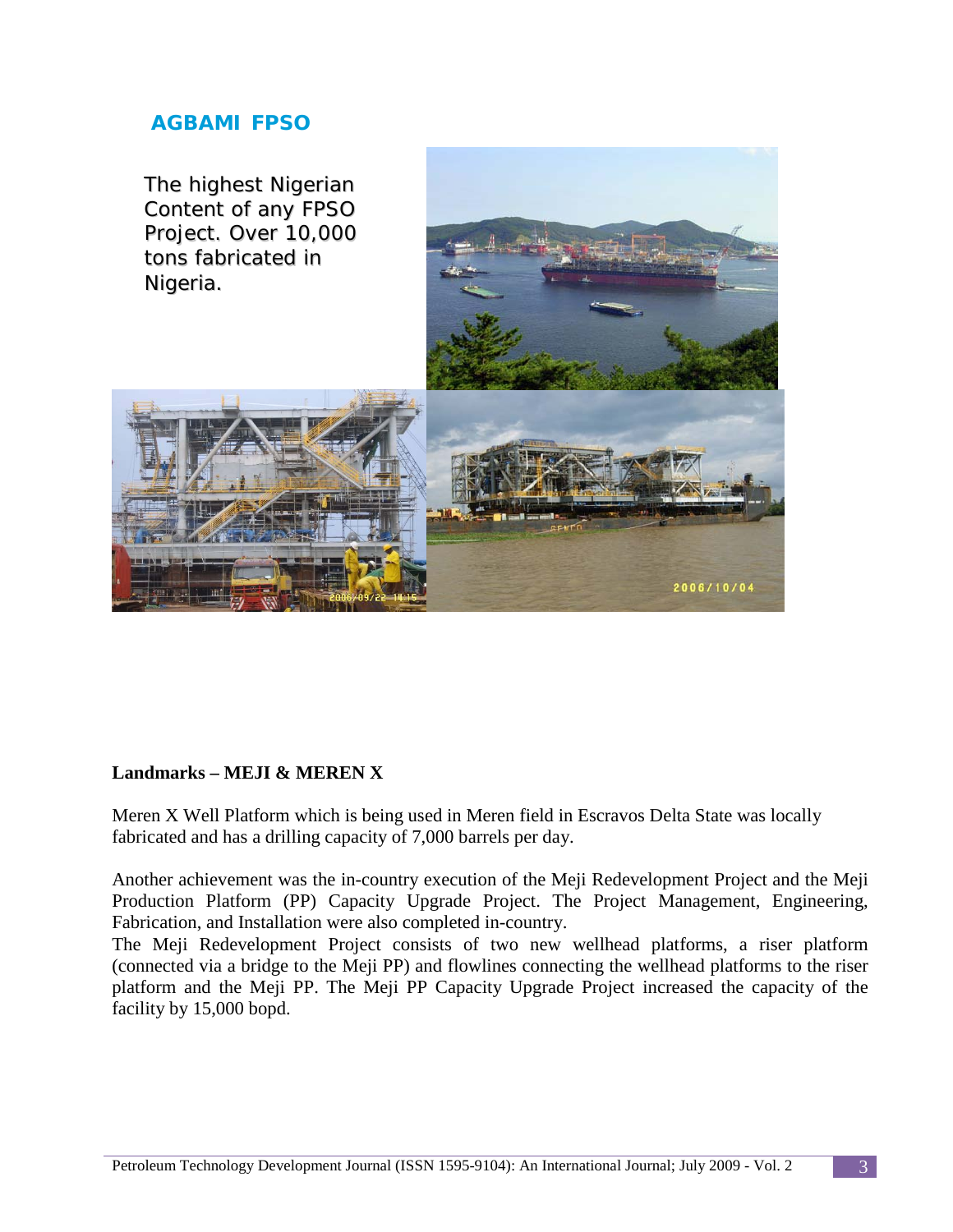

 Meji Riser Platform bridge fabricated locally.





# **Landmarks – VRMT, Ogbelle**

Chevron's commitment to encouraging indigenous participation in the nation's oil and gas industry also informed the company's support for local companies such as the Vision Reservoir Management Technologies (VRMT) International which recently opened its ultra-modern Centre of Excellence Fluids Laboratory for Improving Well Productivity in Lagos. The opening of the Fluids Laboratory marked the beginning of the most effective transfer of technology in the Nigerian oil and gas industry. The facility enabled VRMT to work jointly and collectively with Nigerian oil industry professionals in the task of problem definition, solution design and corrective implementation to our oilfields."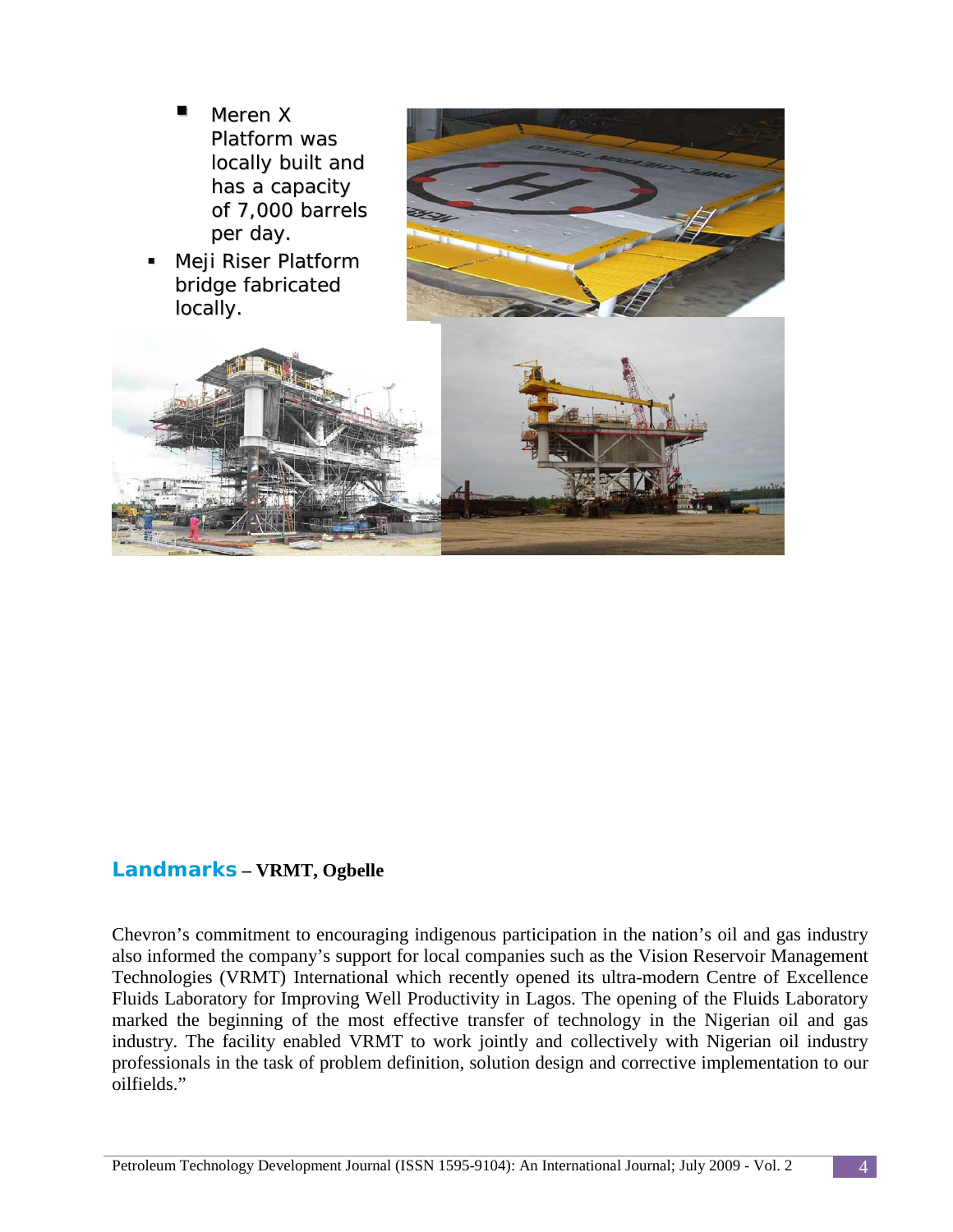Chevron Nigeria Limited will also continue to hand over oil fields the Company is not in the position to develop or create value from, in line with its Nigerian Content/Local Business Development philosophy. Chevron pioneered the marginal field initiative by voluntarily farming out the Ogbelle Field to Niger Delta Exploration and Production (NDEP) an indigenous company. That landmark gesture made CNL the first major operator in Nigeria to hand over a marginal field to a Nigerian firm.

- Empowered VRMT by providing financial aid and equipment to set up Nigeria 1<sup>st</sup> Advanced Fluid Laboratory.
- Pioneered the marginal field initiative. Farmed out Ogbelle to Niger Delta **Exploration and Production**. First oil was produced in 2005.



# **Landmarks – Business Skills Development**

260 community contractors from Delta, Rivers, Bayelsa and Ondo States attended a two-day Colloquium on Nigerian Content organized by the company in partnership with the Lagos Business School (LBS) to explore how to develop a viable Nigerian Content in the oil and gas industry.

The colloquium which was in is part of the on going efforts by Chevron Nigeria Limited to develop and sustain the managerial capabilities and competences of local contractors in the oil and gas sector of the Nigerian economy, In addition, it would enable them derive full benefit from the Nigerian Content initiative of the Federal Government. Chevron also exposes local business entrepreneurs to competences that will increase their management skills in the Nigerian oil and gas industry and exposes the various opportunities available to local businesses to better position themselves in the industry.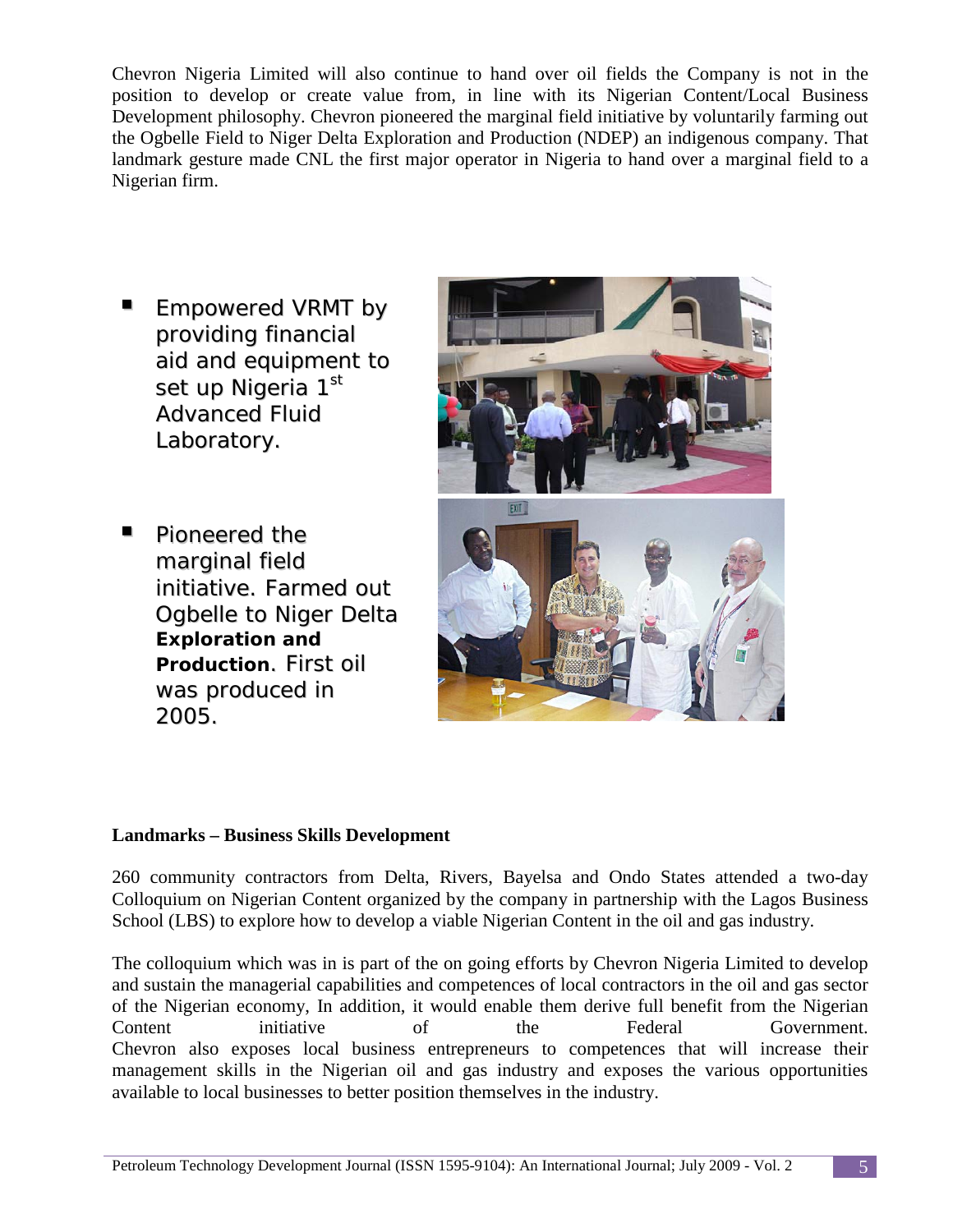<sup>260</sup> Contractors from Niger Delta area were empowered to take advantage of Nigerian Content opportunities.







#### **Landmarks – Human Resources Development**

A total of 210 young Nigerians are being trained in Sasol plants in Sasolburg and Secunda in South Africa with skills that will enable them manage the company's Gas to Liquids project. 105 Engineers drawn from 21 Engineering Companies in Nigeria were trained in South Korea and USA to improve their engineering skills over an 8-month period. 288 young Nigerians have undergone a technical skill acquisition training program initiated and being executed by Chevron Nigeria Limited in collaboration with Celgelec – Prime Atlantic Nigeria Limited. The program which is being run at The Training and Conference Centre, Ogere, Ogun State, is aimed at helping the trainees acquire the requisite competencies for future responsibilities in the oil and gas sector. The 52 weeks training will focus on the practical aspects of operation, electrical, instrumentation and mechanical issues. The first stage is in the classroom/workshop while the second stage will is on the job training at Chevron's facilities.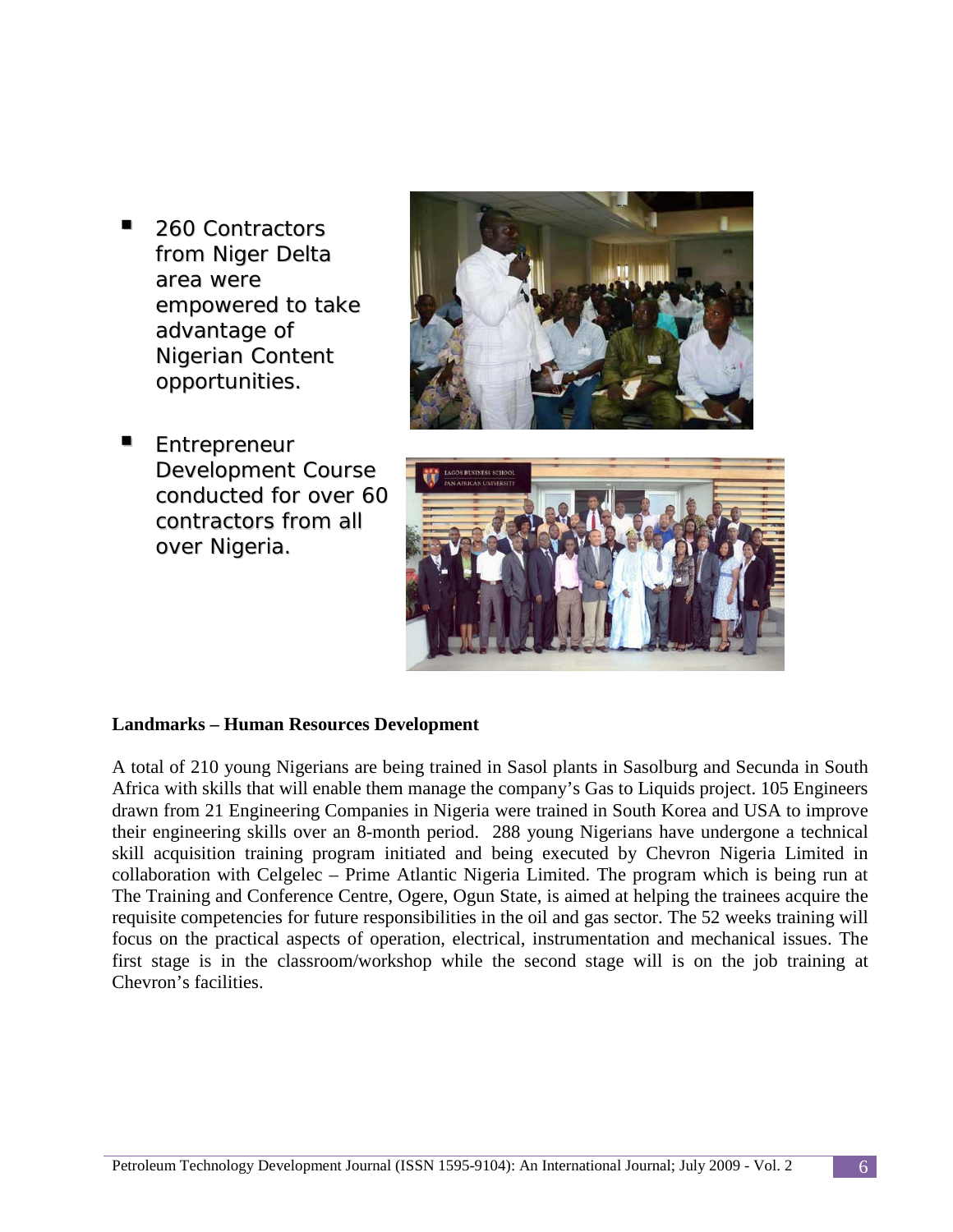Focused effort to develop Nigerian HR. Total of 210 trainees in South Africa, 288 in Ogere and 105 in South Korea and USA.



#### **Landmarks – Attracting Foreign Investment**

As a result of the consistent drive for increased Nigerian Content in the oil and gas industry, Chevron has facilitated a flow of foreign investors which have established quite a number of production platforms, thereby creating and multiplying employment opportunities for Nigerians.

Oil Country Tubular Goods: Buoyed by encouragement from Chevron, Oil Country Tubular Goods (OCTG), a global player established a threading plant (Tenaris Global Services Nigeria Limited) in Nigeria. This project was worth over \$20m and it provided employment opportunities to more than a hundred Nigerian citizens. Tenaris Global Services Nigeria Limited is currently exploring heat treatment as a product line in Nigeria, although this initiative is being delayed by the erratic power supply in the country.

Valves: Chevron was instrumental to the setting up of a valve assembly plant in Nigeria by Dresser Flow Controls Inc. (now Cameron Valves & Measurement West Africa Limited). The assembly plant is currently operating from the Onne Free Trade Zone.

Gaskets: Chevron supported Flexitallic Inc. to establish a production plant in Nigeria in partnership with Special Piping & Materials Nigeria Limited. The plant is situated in Warri and will be commissioned soon.

Solar Turbines: Chevron positively impacted the Solar Turbines Nigeria Limited to stock up parts initially and establish a world class repair center for solar turbines in-country.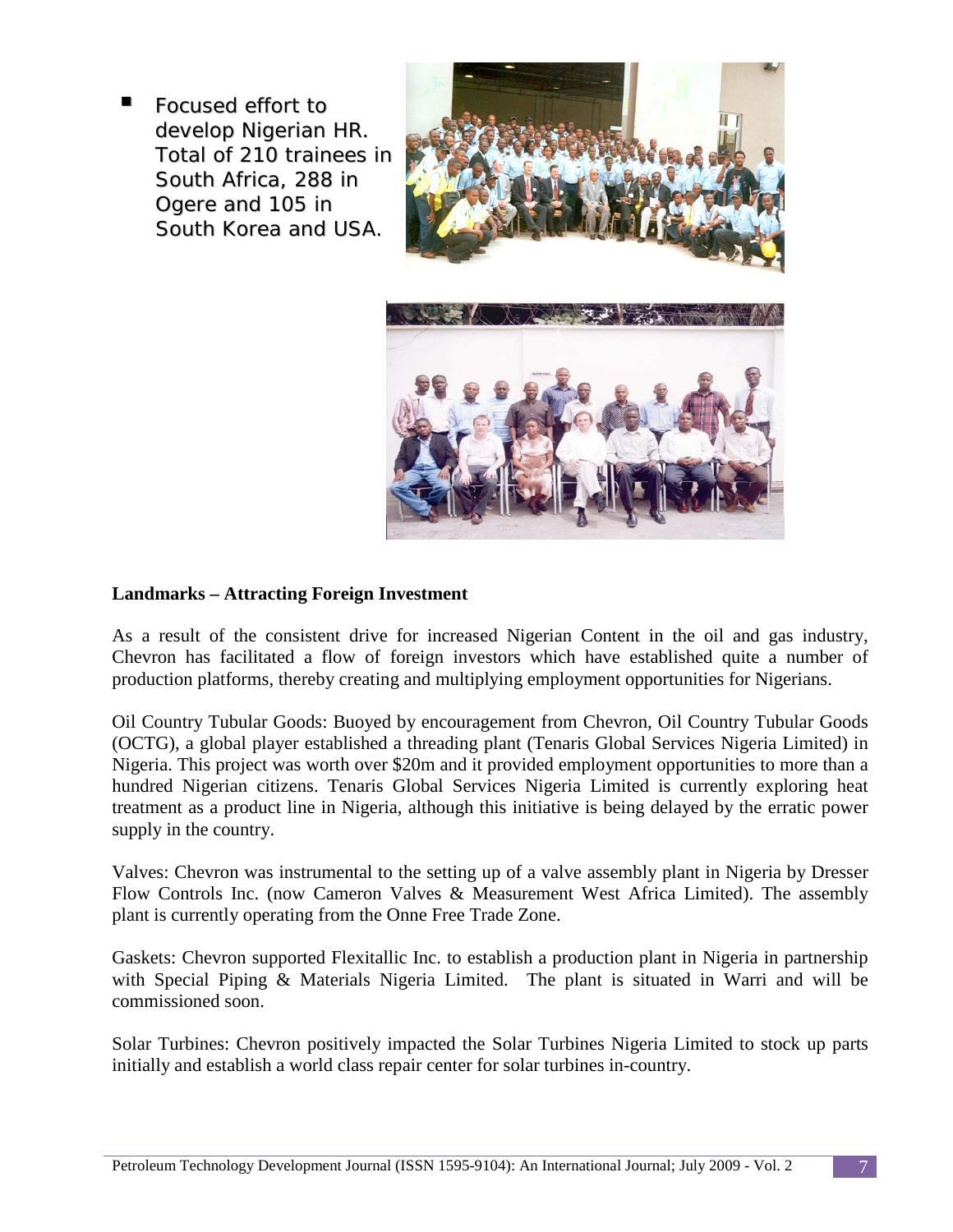Engine Overhaul: Through the help of Chevron, Universal Compression Inc. set up a world class engine repair center in Nigeria, in partnership with Excel Energy Nigeria Limited. This initiative promotes technology transfer for large scale engine repairs and creates opportunities and retention of funds in-country.



#### **Lessons Learnt – It takes all stakeholders**

The Federal Government of Nigeria has set a target of a Nigerian Content Value of 70% by 2010. This target cannot be delivered by the Oil and Gas Industry alone. For us to be successful in our aspirations there should be proper alignment in capacity building initiatives, infrastructures, regulations and policies, manufacturing base producing to international standards and an enabling environment.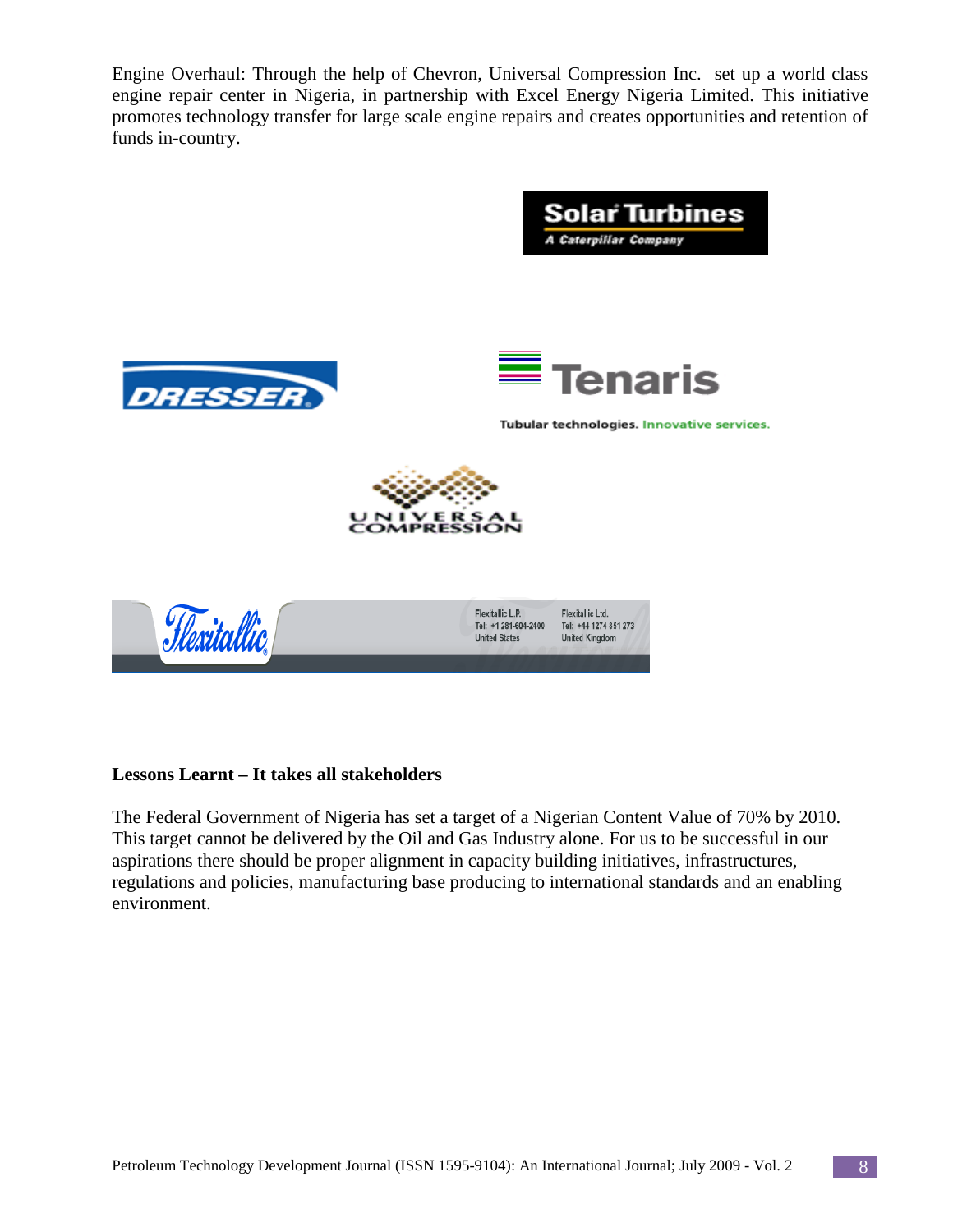

A seamless system is required that will take People, Resources, Processes and Government Support to deliver Nigerian Content.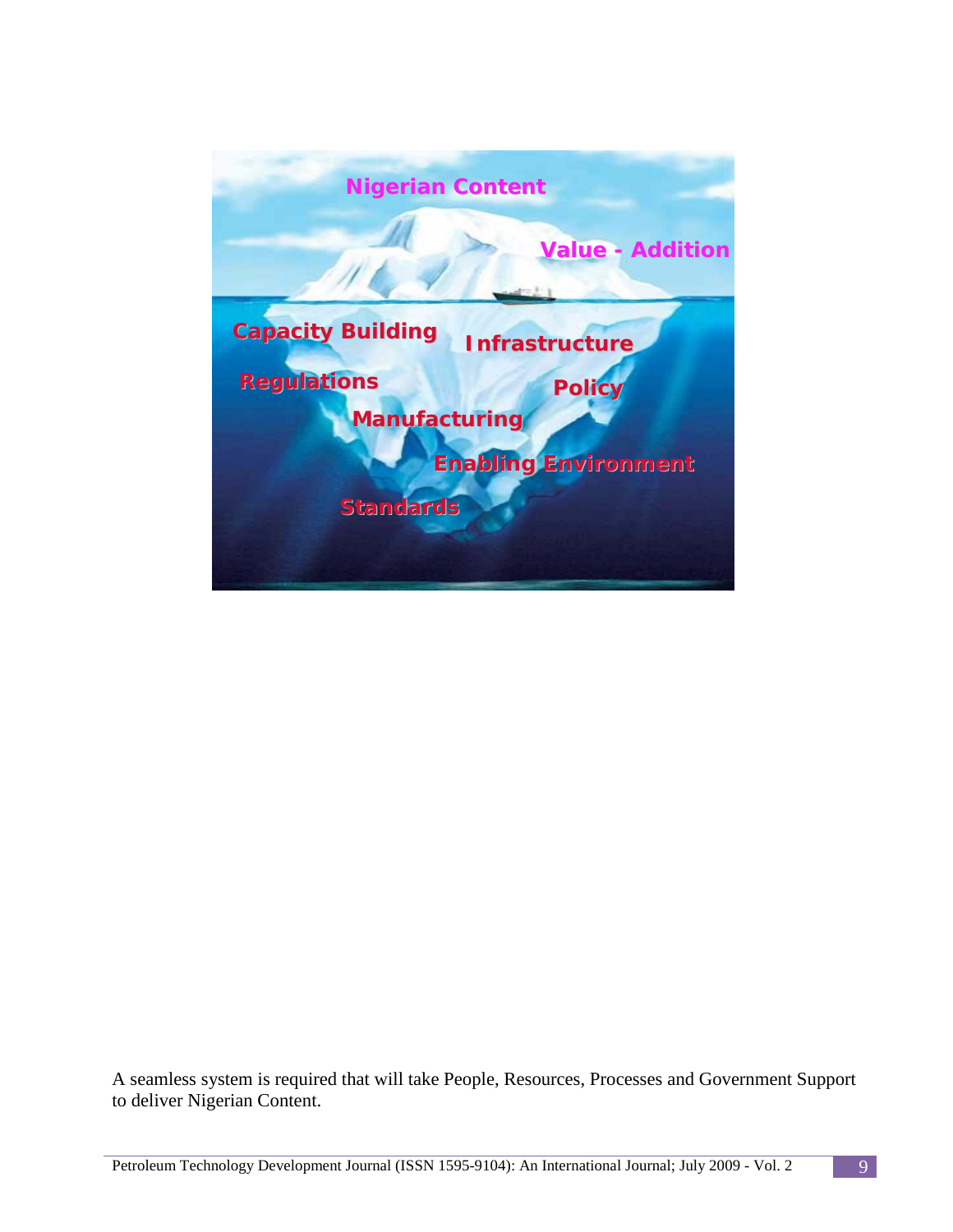

# **Opportunities for Businesses in Nigeria**

The following opportunities currently abound in various sectors of the economy that investors can take advantage of.

- All Engineering Services.
- **Fabrication Yards.**
- Drilling Services.
- Non-Destructive Testing Services.
- All materials manufactured in Nigeria.
- **Reservoir Management.**
- Steel Plates and Pipes.
- Repairs and Maintenance
- **Telecommunication Services.**
- **Information Technology.**
- **•** Partnership with International Companies.
- **Manufacturers' agents and representatives.**
- Assembling.
- Real Estate Services.
- **Vocational Skills Training Services.**